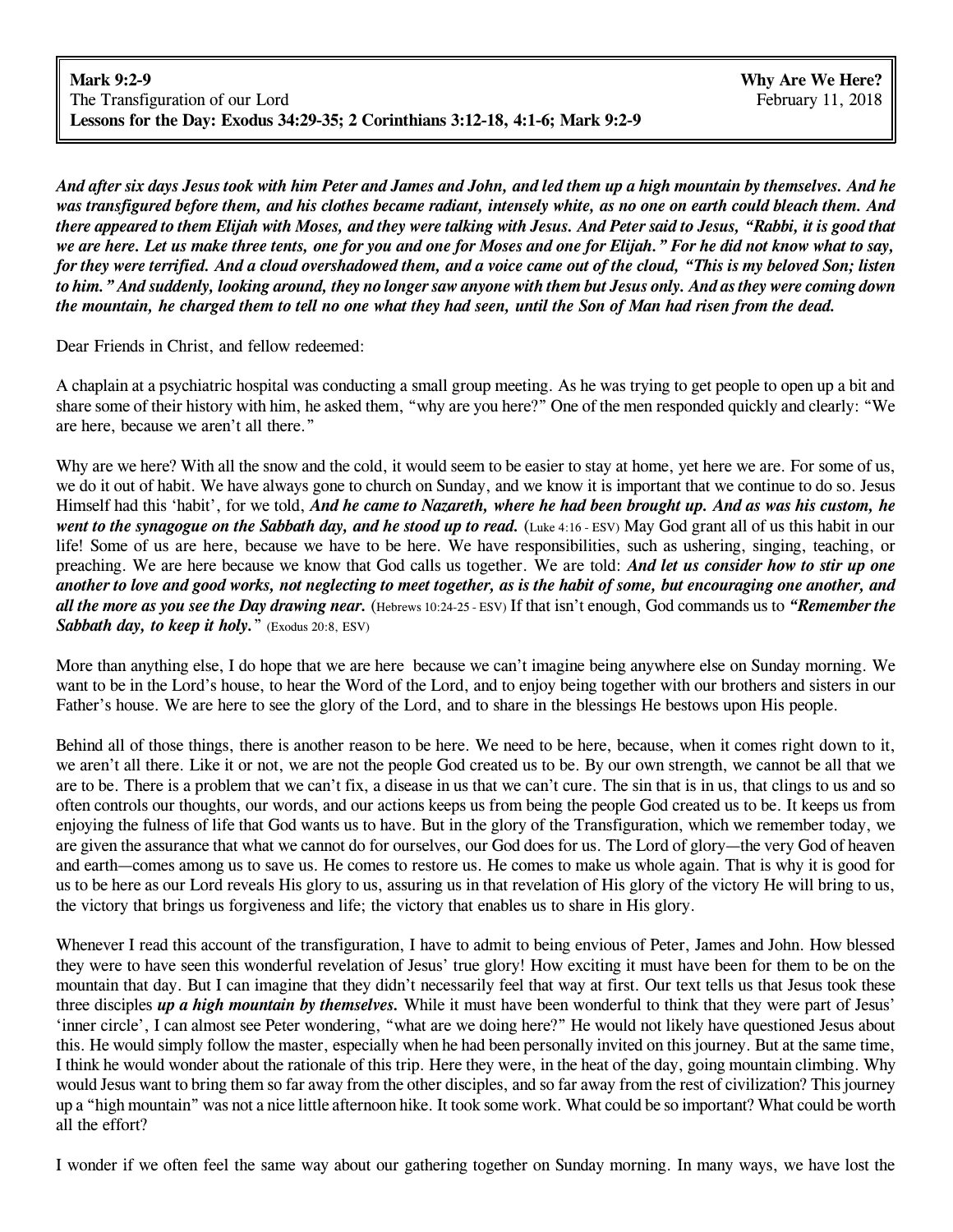uniqueness of Sunday. Yet most people will tell you it is the only day they have to relax, to sleep in, or to do things with the family. I do pray that more of our members would recognize that we worship as a family, and that we find our true rest in the Lord. Jesus says: *Come to me, all who labor and are heavy laden, and I will give you rest.* (Matthew 11:28 - ESV) But for many, it seems that the real labour is in getting up and going to church. We have to fight with the kids to get up and get dressed. It is still winter and that means it could be cold and icy; we'll have to scrape the car, or shovel out the driveway. If it were summer we would complain that it is too hot to get dressed up, and the church isn't air-conditioned. Why do we want to go to all that trouble? It is so much easier just to sleep in, have a nice leisurely breakfast, and enjoy the day. Is it really going to make all that much difference if we don't get to church this week?

But let's go back to Peter, James and John. I don't think they necessarily enjoyed their trek up the mountain, but that was where the Lord was leading them. Once they got to the top of the mountain though, things were different. Our text says: *And he was* transfigured before them, and his clothes became radiant, intensely white, as no one on earth could bleach them. And there *appeared to them Elijah with Moses, and they were talking with Jesus.* If the disciples had wondered why they were on this trek, all doubt disappeared in that moment. Now, they wouldn't have missed it for the world. It was the most glorious thing they had ever seen. They are given a small glimpse of the true glory of their Saviour and Lord. With Him are Moses and Elijah, talking with Jesus. Luke fills in some details, telling us that they *spoke of his departure, which he was about to accomplish at Jerusalem.* (Luke 9:31 - ESV) They talked about the events that would come as Jesus entered Jerusalem for the last time before His death.

As the glory of the moment overwhelms them, the disciples forget their tired bodies. Peter blurts out: *"Rabbi, it is good that* we are here. Let us make three tents, one for you and one for Moses and one for Elijah." Peter doesn't want this wonderful event to end. It is good to be here, to enjoy this moment, and to revel in Your glory. Now there is the voice from heaven, as God declares: *"This is my beloved Son; listen to him."*

With this confirmation that Jesus is doing all that He has been sent to do, everything returned to normal, just as suddenly as it had begun. Moses and Elijah were gone. Jesus looked as He always had. But the disciples were different because of this revelation of God's glory. Only one thing would have more impact on them than this revelation, and that was the appearance of the risen Lord on Easter Sunday. John would remember this day and declare: *And the Word became flesh and dwelt among* us, and we have seen his glory, glory as of the only Son from the Father, full of grace and truth. (John 1:14 - ESV) Peter would remember this day and write: For we did not follow cleverly devised myths when we made known to you the power and coming of our Lord Jesus Christ, but we were eyewitnesses of his majesty. For when he received honor and glory from God the Father, and the voice was borne to him by the Majestic Glory, "This is my beloved Son, with whom I am well pleased," we ourselves heard this very voice borne from heaven, for we were with him on the holy mountain. And we have something more sure, the prophetic word, to which you will do well to pay attention as to a lamp shining in a dark place, until the day dawns *and the morning star rises in your hearts.* (2 Peter 1:16-19 - ESV)

So, what does all of this have to do with us today? Let us start by asking again, "why are we here?" Remember that we need to be here, because we aren't all there. We need to be here so the Lord can make us whole again. So often we try to live our lives apart from the help, strength and support that our Lord wants to give us. So often we ignore the encouragement that our Father seeks to give us. Still, our Lord invites us here for the same reason that Jesus took Peter, James and John up on that mountain. He brings us here to see and to share in His glory. In our worship and through His Word, the glory of the Lord shines through our sin, guilt and frustration; shining with the assurance of life and salvation. In this revelation of God's glory, we have a privilege that even Peter, James and John did not have. We look back in faith to all that Jesus has accomplished for us. We are blessed in knowing the wonderful grace of the Saviour, who set aside His true heavenly glory, who came into this world of sin and sorrow in order to give His own holy, sinless life as a ransom for all. It was not a very glorious sight when Jesus died on the cross, but without that sacrificial death, we would have no hope of glory. He died there to pay the price of our sinfulness and to take away the power that sin has over us. He came to give His life to make us whole again, to cleanse us and make us pure and spotless before our God. He died in great humility, but that death is transformed into the greatest victory of all, the greatest glory of all, for He destroys the very power of death itself as He rises again to live in the fulness of His glory forevermore. And the risen Lord declares to His people: *Yet a little while and the world will see me no more, but you will see me. Because I live, you also will live.* (John 14:19 - ESV) He promises to all who trust in Him that they will share in His glory, a glory even greater than that which Peter, James and John witnessed on the mount of Transfiguration.

So, why are we here? We are here to see the glory of the Lord, and to rejoice that His glory is our salvation. We are here to celebrate the assurance of our forgiveness and life in Christ. We are here to share together in all the fulness of life in Christ. And it is good to be here! It is good to come together and be fed by our God, with His Word of life. It is good that we can come